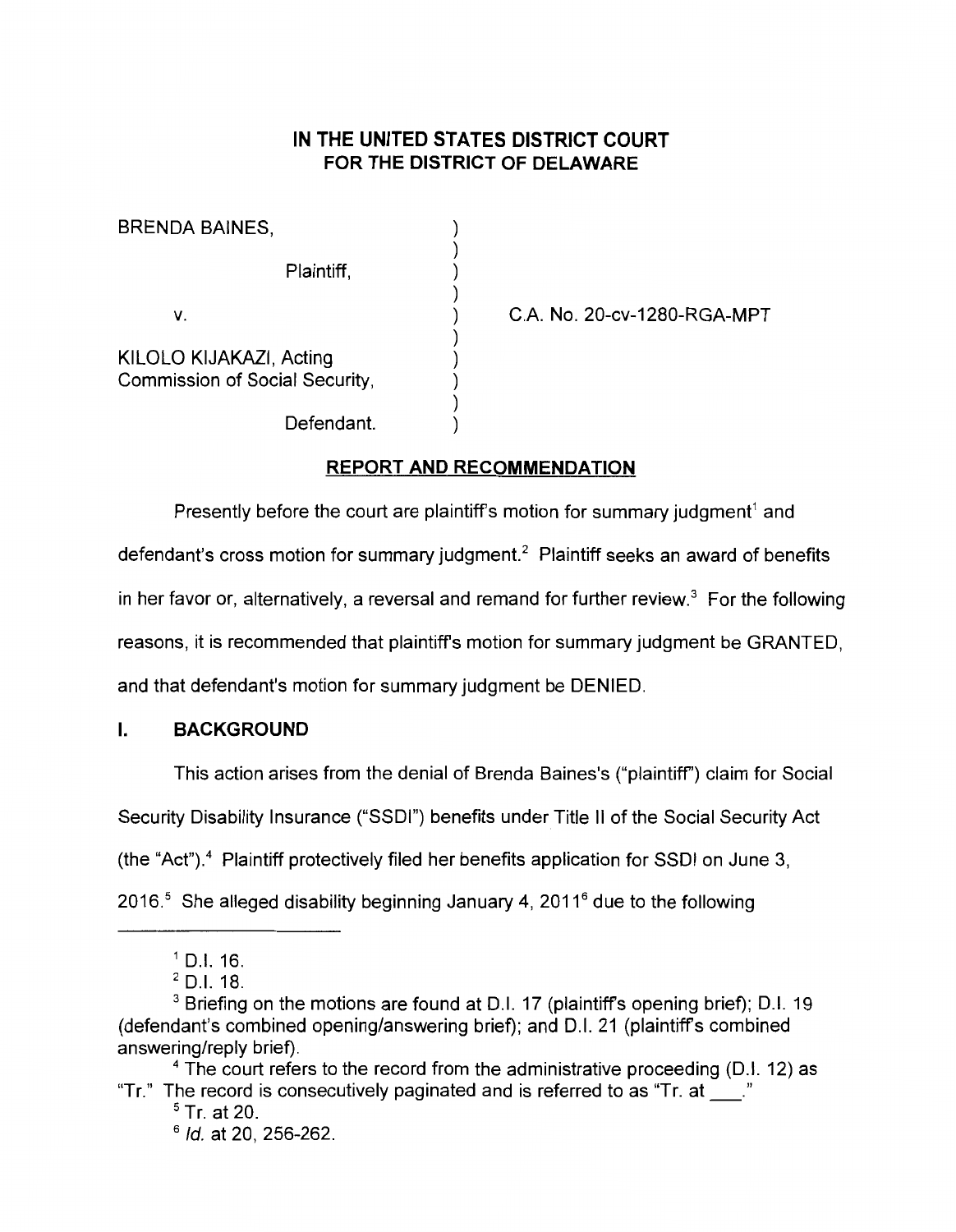conditions: knee replacement, left hand carpal tunnel, bipolar disorder, schizophrenia, depression, anxiety, insomnia, hypertension, diabetes, glaucoma, diabetic retinopathy, macular degeneration, cataracts, and migraines.<sup>7</sup> Her claim was denied initially on September 8, 2016, and upon reconsideration on January 11, 2017.<sup>8</sup> Plaintiff subsequently requested a hearing before an administrative law judge ("ALJ).<sup>9</sup>

The ALJ held a hearing on February 25, 2019, at which he heard testimony from plaintiff, plaintiff's husband, and a vocational expert ("VE").<sup>10</sup> The ALJ issued a decision on March 13, 2019, concluding plaintiff was not under a disability within the meaning of the Act for the relevant period and denied her claim for  $SSDI$ <sup>11</sup>. The ALJ found that, while plaintiff could not perform her past work, she could perform a limited range of light work available in the national economy. 12

Plaintiff appealed the ALJ's decision to the Appeals Council, which declined to review the decision, making it a final decision reviewable by this court.<sup>13</sup> Plaintiff filed this action on September 23, 2020.<sup>14</sup>

### II. **LEGAL STANDARDS**

The Commissioner must follow a five-step sequential analysis when determining if an individual is disabled.<sup>15</sup> The Commissioner must determine whether the applicant:

 $<sup>7</sup>$  Id. at 289, 382.</sup>

 $8$  Id. at 141-46, 148-53.

 $9$  *ld.* at 154-55.

 $10$  Id. at 65-103. At the hearing, plaintiff, through her attorney of record, amended the alleged onset date to August 1, 2012. Id. at 68.

 $11$  *ld.* at 20-30.

 $12$  *Id.* at 24-28.

 $13$  *ld.* at 1-6.

 $14$  D.I. 2.

<sup>15</sup>20 C.F.R. § 404.1520.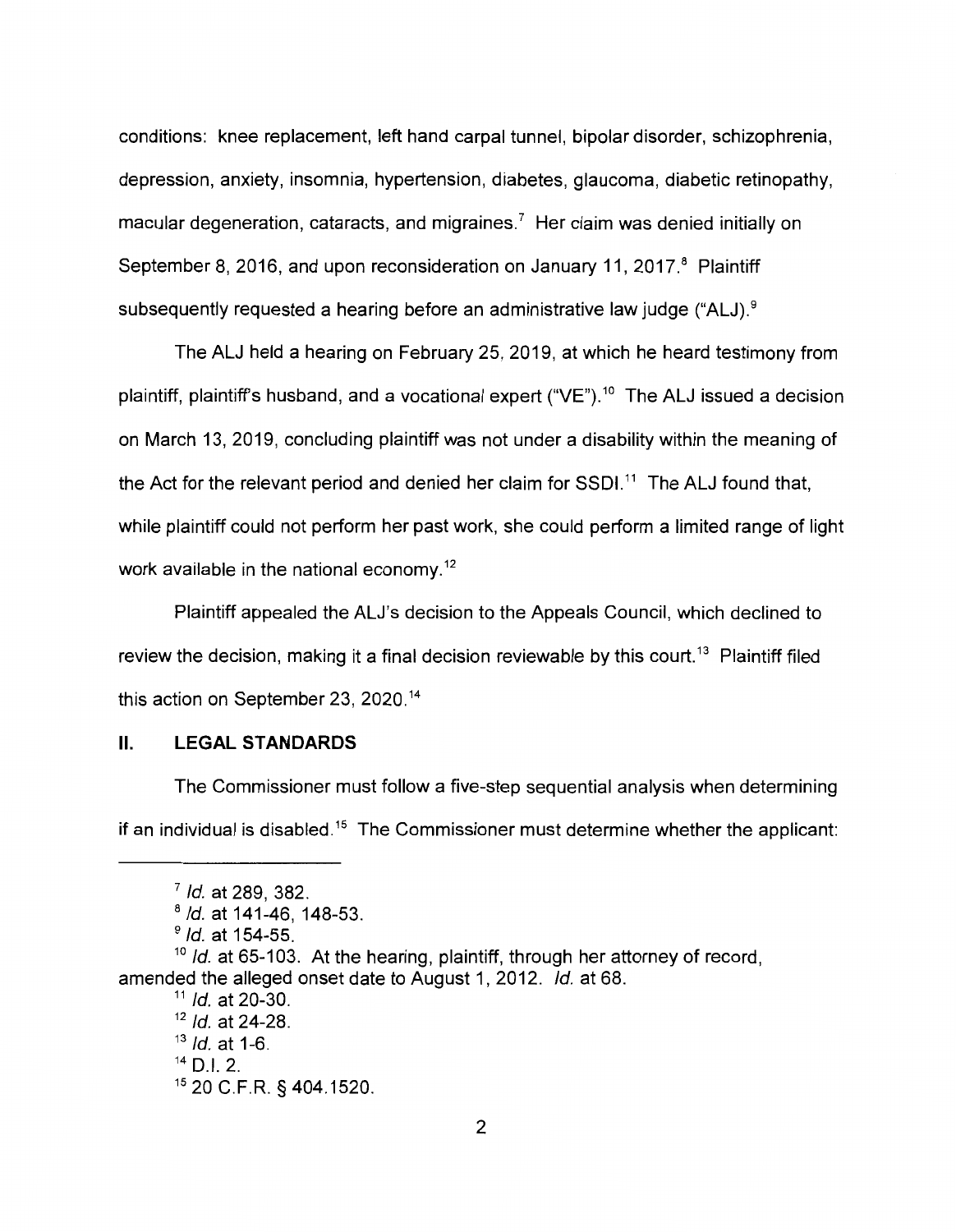(1) is engaged in substantial gainful activity; (2) has a "severe" medical impairment; (3) suffers from an impairment that meets a listing; (4) has the residual functional capacity ("RFC") to perform past relevant work; and (5) can perform any other work existing in significant numbers in the national economy.<sup>16</sup>

A reviewing court is limited to determining whether the Commissioner's factual findings are supported by "substantial evidence." $17$  "Substantial evidence" is "such relevant evidence as a reasonable mind might accept as adequate to support a conclusion." 18 In reviewing whether substantial evidence supports the Commissioner's findings, the court may not "re-weigh the evidence or impose [its] own factual determinations."<sup>19</sup> The reviewing court must defer to the ALJ and affirm the Commissioner's decision, even if it would have decided the factual inquiry differently, so long as substantial evidence supports the decision.<sup>20</sup>

The reviewing court must also review the ALJ's decision to determine whether the correct legal standards were applied. $2<sup>1</sup>$  The court's review of legal issues is plenary. <sup>22</sup>

#### **Ill. DISCUSSION**

The ALJ found plaintiff had the following severe impairments: lumbar degenerative disc disease, status post left knee replacement, obesity, schizoaffective

<sup>16</sup>McCrea v. Comm'r of Soc. Sec., 370 F.3d 357, 360 (3d Cir. 2004) (citing 20 C.F.R. § 404.1520).

 $17$  42 U.S.C. § 405(g).

<sup>&</sup>lt;sup>18</sup> Pierce v. Underwood, 487 U.S. 552, 564-65 (1988).

<sup>&</sup>lt;sup>19</sup> Chandler v. Comm'r of Soc. Sec., 667 F.3d 356, 359 (3d Cir. 2011).

<sup>&</sup>lt;sup>20</sup> Hartranft v. Apfel, 181 F.3d 358, 360 (3d Cir. 1999).

<sup>21</sup>Sykes v. Apfel, 228 F.3d 259, 262 (3d Cir. 2000).

 $^{22}$  Id.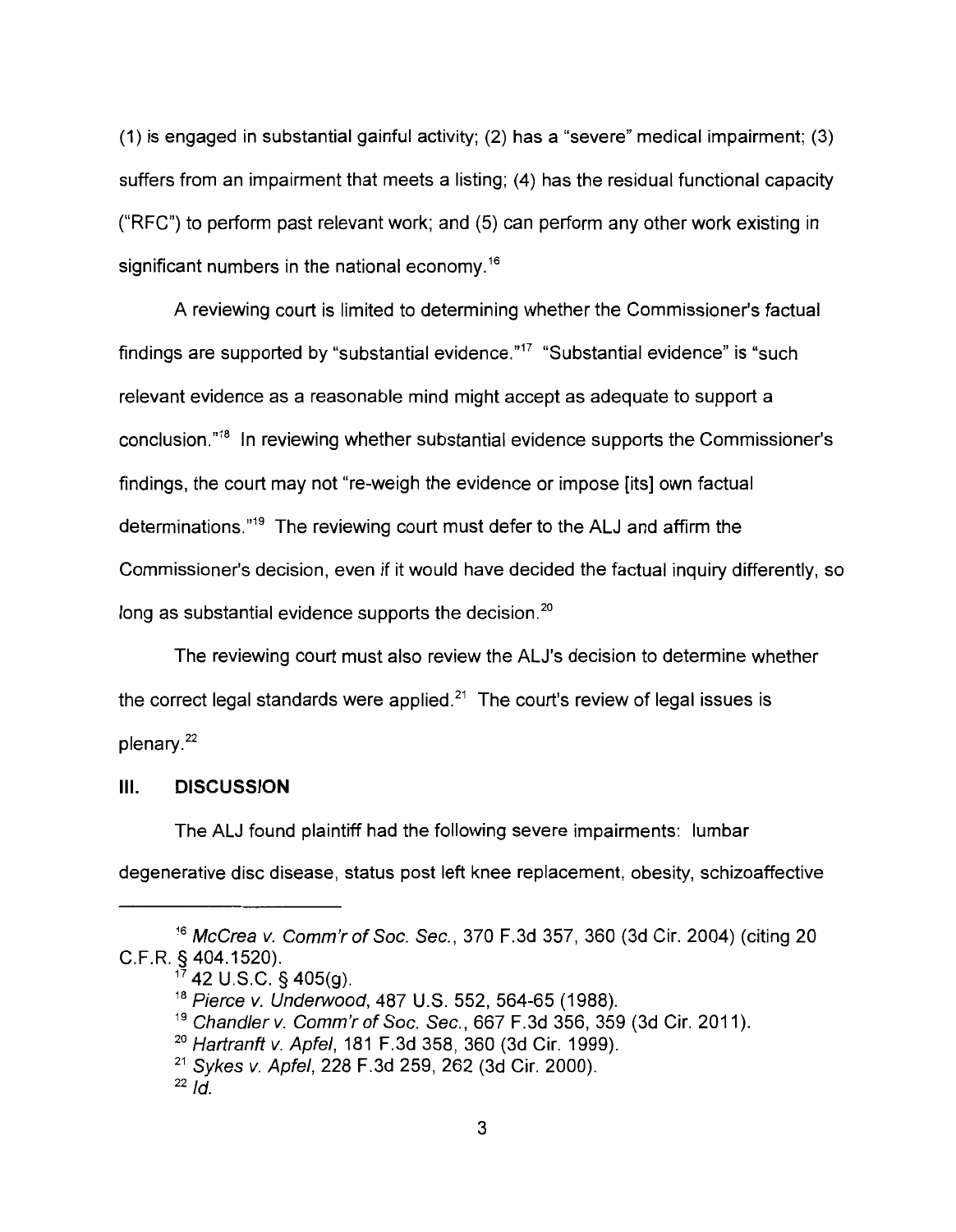disorder, and depression. $23$  The ALJ also determined that plaintiff's hypertension,

headaches, diabetes mellitus, and glaucoma were not "severe" impairments as defined

in the regulations. <sup>24</sup>

The ALJ posed the following hypothetical question to the VE:

[A]ssume an individual claimant's age, education, and work history, who can perform work at the light exertional level; who can occasionally climb ramps and stairs but never ladders, ropes and scaffolds; who can occasionally balance, stoop, kneel, crouch, and crawl; who can have occasional exposure to extreme cold, vibration, and hazards, and who could perform simple, unskilled tasks with no fast-pace or strict production requirements, and occasional interaction with the public. Could this person perform the claimant's past work? $25$ 

The VE responded the hypothetical person could not.<sup>26</sup> The ALJ then asked if

there would be any jobs that person could perform.<sup>27</sup> The VE responded such person

would able to perform jobs at the light exertional levels including: sorter, general office

helper, and inspector.<sup>28</sup>

Plaintiff's counsel then posed a question to the VE regarding what effect absences of two or more days per month due to interference from symptoms would have on the hypothetical claimant's jobs.<sup>29</sup> The VE answered "[i]f an individual is consistently missing two or more days of work per month, over time, they will not maintain employment."30

 $23$  Tr. at 22.  $^{24}$  *ld.* at 23.  $25$  *ld.* at 99-100.  $26$  *Id.* at 100.  $27$  Id.  $^{28}$  Id.  $29$  *ld.* at 102.  $30$  Id.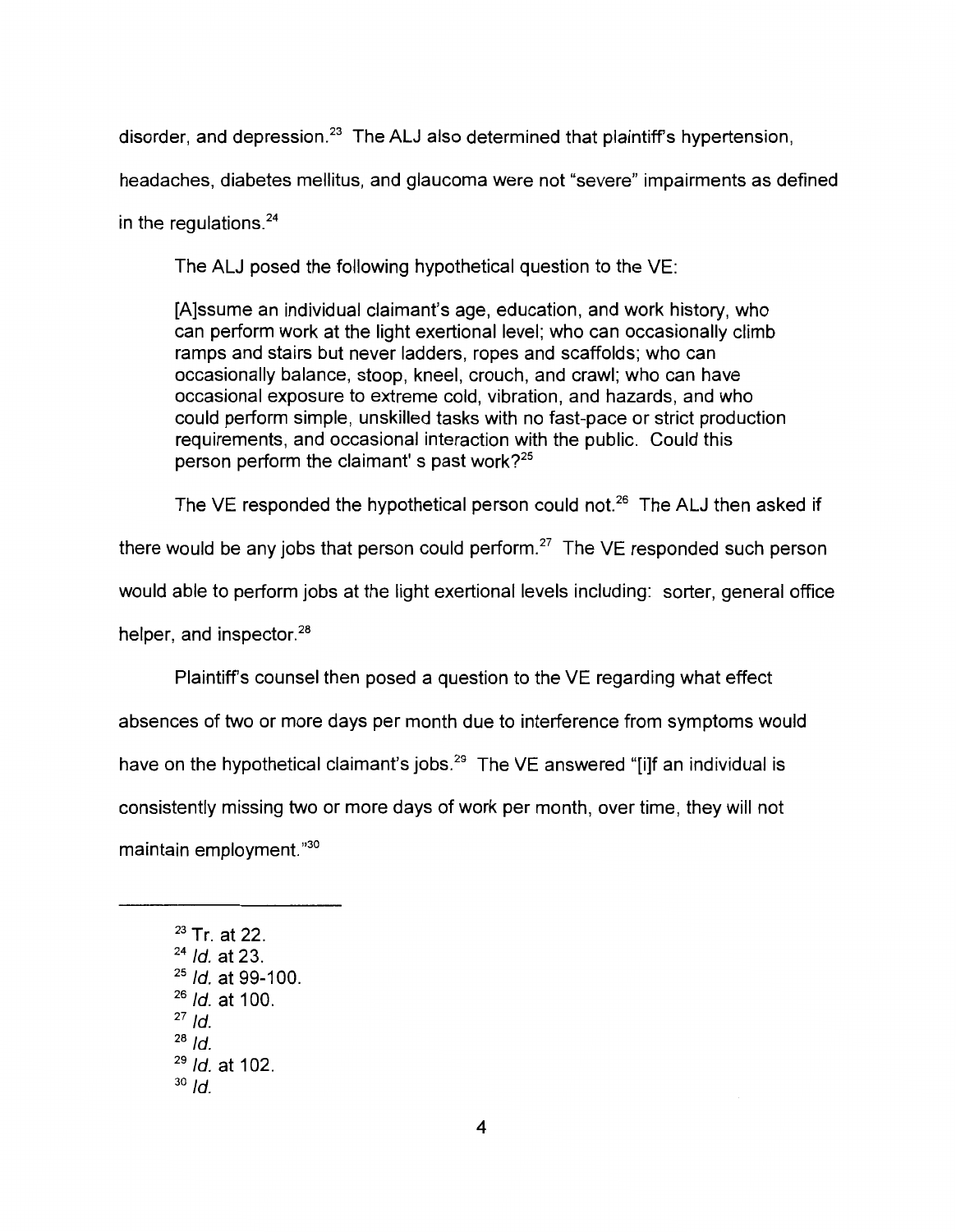In his decision, the ALJ stated:

After careful consideration of the entire record, I find that, through the date last insured, the claimant had the residual functional capacity to perform light work as defined in 20 CFR 404.1567(b) except she could occasionally climb ramps and stairs, never climb ladders, ropes, or scaffolds, and occasionally balance, stoop, kneel, crouch, or crawl. She could occasionally be exposed to extreme cold, vibrations, and hazards. She could perform simple, unskilled tasks, not at a fast pace or with strict production requirements. She could have occasional interaction with the public. <sup>31</sup>

\* \* \* \* \*

After careful consideration of the evidence, I find that the claimant's medically determinable impairments could reasonably be expected to cause the alleged symptoms; however, the claimant's statements concerning the intensity, persistence, and limiting effects of these symptoms are not entirely consistent with the medical evidence and other evidence in the record for the reasons explained in this decision.<sup>32</sup>

The ALJ concluded, considering plaintiff's age, education, work experience, and

RFC, she was capable of making a successful adjustment to other work that existed in

significant numbers in the national economy, such as sorter, inspector, and general

office helper.<sup>33</sup>

Plaintiff argues the hypothetical question posed to the VE did not

comprehensively describe all of her credibly established impairments.<sup> $34$ </sup> She maintains

the ALJ's RFC assessment was therefore flawed because he did not consider all of the

impairments and symptoms that caused her inability to sustain work.<sup>35</sup>

 $32$  *Id.* at 25.

 $33$  Id. at 30. The ALJ relied upon the VE's testimony in making his RFC determination. Id.  $34$  D.I. 17 at 1.

 $31$  Id. at 24-25.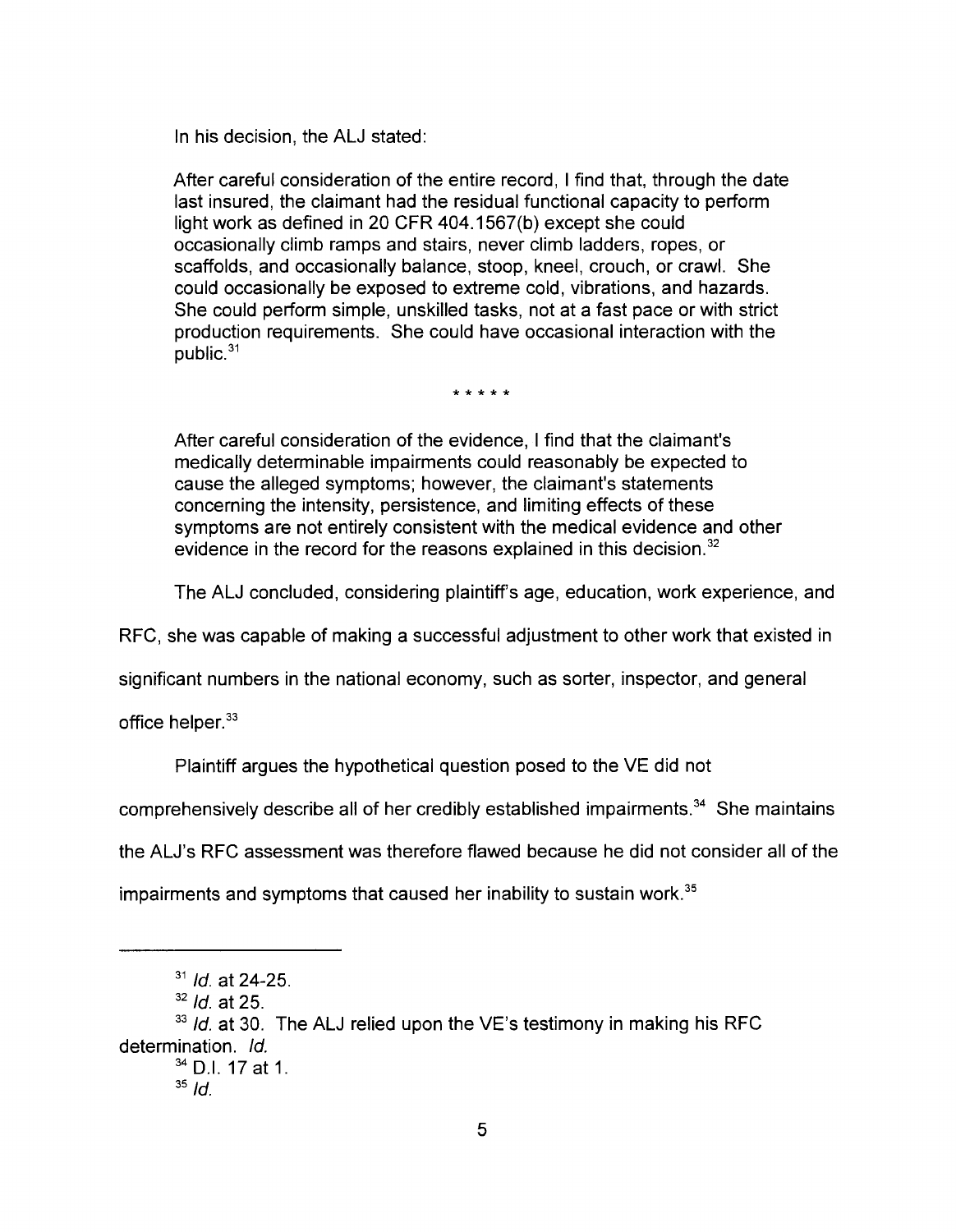Plaintiff also argues substantial evidence does not support the ALJ's conclusion that she has the capacity to perform light work given medical evidence the ALJ did not consider. <sup>36</sup>

Defendant asserts substantial evidence supports the ALJ's RFC assessment because he considered and discussed the evidence relevant to plaintiff's physical impairments prior to the expiration of her date last insured. $37$  Defendant notes the ALJ was not required to address every piece of evidence in the record in determining plaintiff's RFC.<sup>38</sup>

Defendant also contends substantial evidence supports the RFC assessment, because the ALJ ultimately found that plaintiff was capable of a reduced range of light exertional work, where he relied in part on the findings of the state agency physicians who reviewed the record prior to her date last insured and found she could stand and/or walk for six hours and lift twenty pounds occasionally.<sup>39</sup>

A plaintiff's RFC is her maximum remaining ability to do sustained work activities in an ordinary work setting on a regular and continuing basis. $40$  A regular and continuing basis contemplates full-time employment and is defined as eight hours a day, five days per week or another similar schedule. $41$  The RFC assessment must include a discussion of the individual's abilities.<sup>42</sup> "[T]he ALJ's finding of [RFC] must be

 $36$  Id.

<sup>37</sup>D.I. 19 at 1 (citing 20 C.F.R. § 404.1545).

 $38$  Id. (citing Robinson v. Colvin, 137 F. Supp. 3d 630, 645 (D. Del. 2015)).

 $39$  Id. at 2 (citing 20 C.F.R. §§ 404.1546(c), 404.1545(a)).

<sup>&</sup>lt;sup>40</sup> See Social Security Ruling ("SSR") 96-8p.

<sup>42</sup>Id.; 20 C.F.R. §§ 404.1545, 416.945; Hartranft, 181 F.3d at 359 n.1.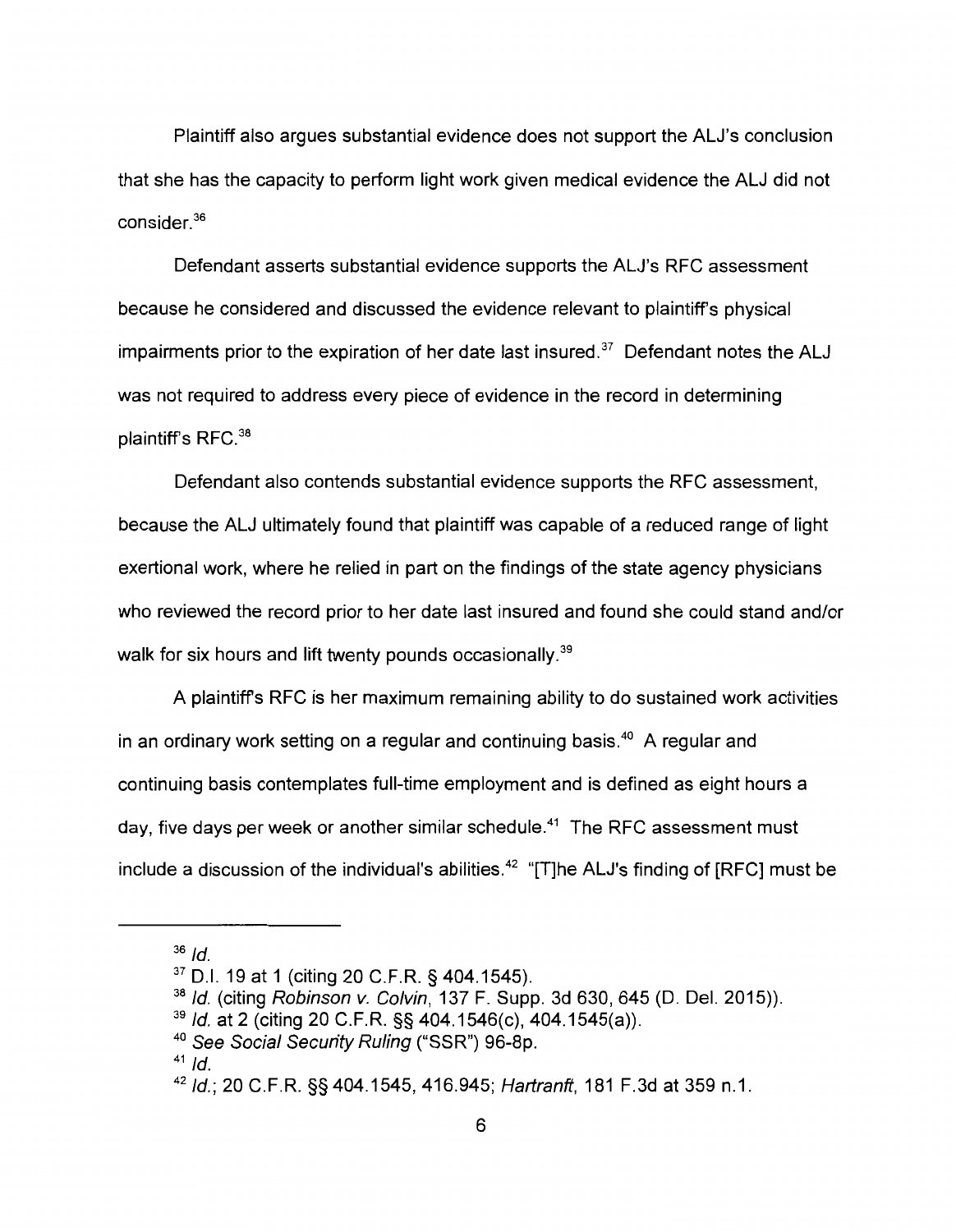accompanied by a clear and satisfactory explanation of the basis on which it rests."43

"The record before the ALJ is the touchstone for determining which limitations should be included in an RFC assessment."<sup>44</sup> "A lack of evidentiary support in the medical record is a legitimate reason for excluding claimed limitations from the RFC."45 The ALJ must consider all the evidence before him when making his RFC determination and must give some indication of the evidence which he rejects and his reason(s) for discounting such evidence. <sup>46</sup>

"A hypothetical question must reflect all of a claimant's impairments that are supported by the record; otherwise the question is deficient and the expert's answer to it cannot be considered substantial evidence." $47$  An ALJ does not have to include every alleged impairment, but only "a claimant's credibly established limitations."<sup>48</sup>

"Limitations that are medically supported but are also contradicted by other evidence in the record may or may not be found credible-the ALJ can choose to credit portions of the existing evidence but cannot reject evidence for no reason or for the wrong reason."<sup>49</sup> The ALJ's decision must be accompanied by a clear and satisfactory explanation of the basis on which it rests for this court properly to decide whether the ALJ's decision is based upon substantial evidence.<sup>50</sup>

If a credibly-established limitation is not included within the hypothetical question,

<sup>43</sup> Fargnoli v. Massanari, 247 F.3d 34, 41 (3d Cir. 2001).

<sup>44</sup>Salles v. Comm'r of Soc. Sec., 229 F. App'x 140, 148 (3d Cir. 2007).

<sup>&</sup>lt;sup>46</sup> See Burnett v. Comm'r of Soc. Sec. Admin., 220 F.3d 112, 121 (3d Cir. 2000).

<sup>47</sup>Chrupcala v. Heckler, 829 F.2d 1269, 1276 (3d Cir. 1987).

<sup>48</sup> Rutherford v. Barnhart, 399 F.3d 546, 554 (3d Cir. 2005).

 $49$  Id. (internal quotation marks omitted).

<sup>5</sup> ° Cotter v. Harris, 642 F.2d 700, 704-05 (3d Cir. 1981 ).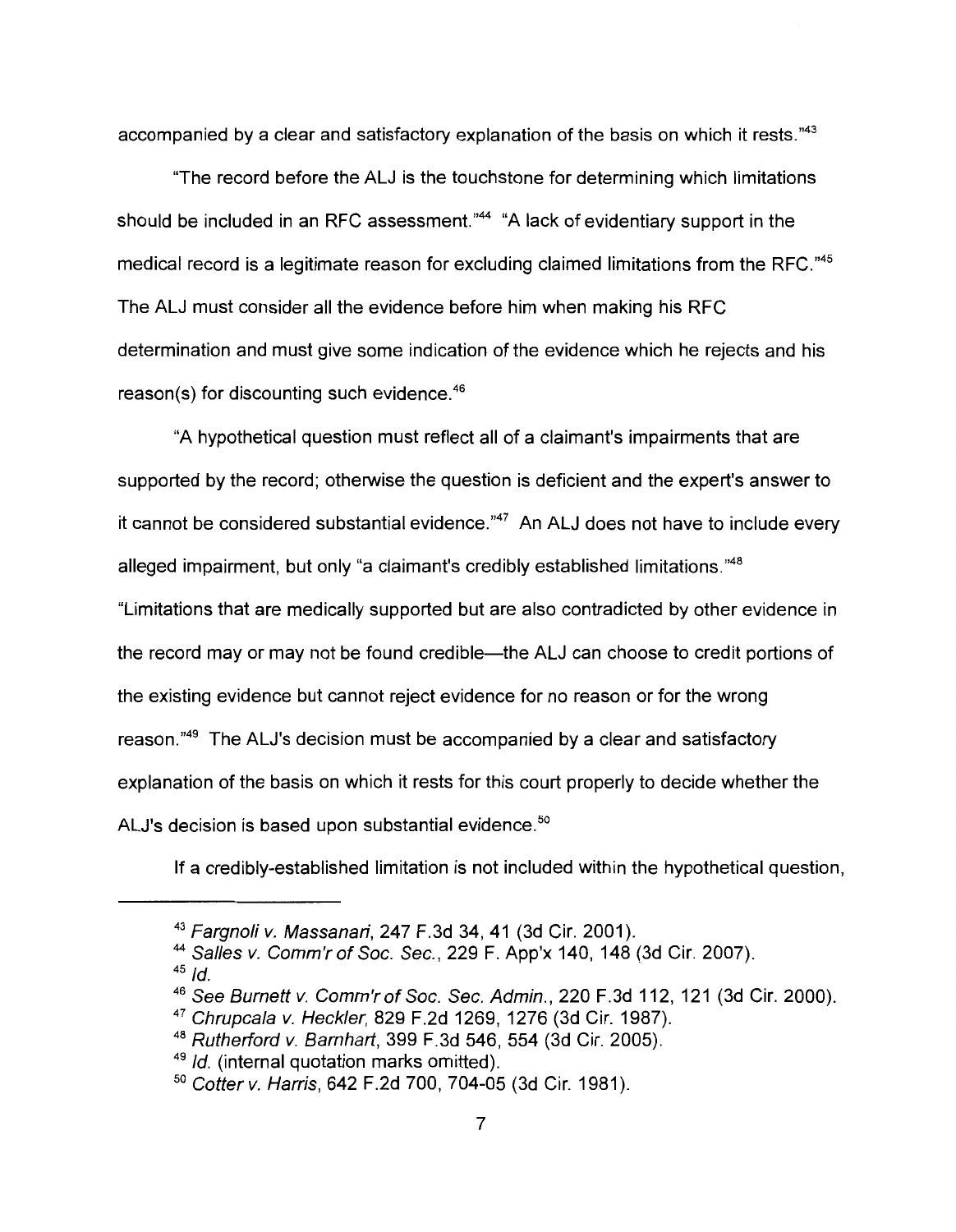there is a danger that the vocational expert will identify jobs requiring the performance of tasks that would be precluded by the omitted limitation.<sup>51</sup> Remand is required where the hypothetical question is deficient.<sup>52</sup>

#### **A. ALJ's Consideration of Plaintiff's Limitations**

Plaintiff argues the ALJ failed to consider all of her credibly established limitations in his RFC findings. $53$  She maintains the ALJ erred by disregarding significant portions of medical evidence, specifically, treatment notes from Dr. Pasquale Fucci related to her right knee treatment and ongoing back pain, as well as treatment notes from Dr. Anthony Alfieri regarding her orthostatic intolerance and fatigue from her disability diagnosis.<sup>54</sup> Plaintiff notes if the ALJ chose to reject the evidence of an impairment, he was required to provide a clear explanation on his reasoning for doing so.<sup>55</sup> She argues the ALJ failed to do so regarding her right knee, orthostatic intolerance, and fatigue symptoms.<sup>56</sup> However, the ALJ's failure to cite specific evidence does not establish that the ALJ failed to consider it.<sup>57</sup> An ALJ "need not 'make reference to every relevant treatment note in a case where the claimant ... has voluminous medical records."<sup>58</sup> Further, a "written evaluation of every piece of evidence is not required," so long as the ALJ, at some minimum level, articulates his

<sup>51</sup> Burns v. Barnhart, 312 F.3d 113, 122-24 (3d Cir. 2002).

<sup>1984).</sup>   $52$  Rutherford, 399 F.3d at 554; Podedworny v. Harris, 745 F.2d 210, 218 (3d Cir.

<sup>53</sup>0.1. 21 at 3.

 $54$  D.I. 17 at 11-12.

<sup>55</sup>D.I. 21 at 3.

 $57$  See Martin v. Comm'r of Soc. Sec., 547 F. App'x 153, 160 (3d Cir. 2013).

 $58$  See Robinson v. Colvin, 137 F. Supp. 3d 630, 645 (D. Del. 2015) (quoting Fargnoli v. Massanari, 247 F.3d 34, 42 (3d Cir. 2001)).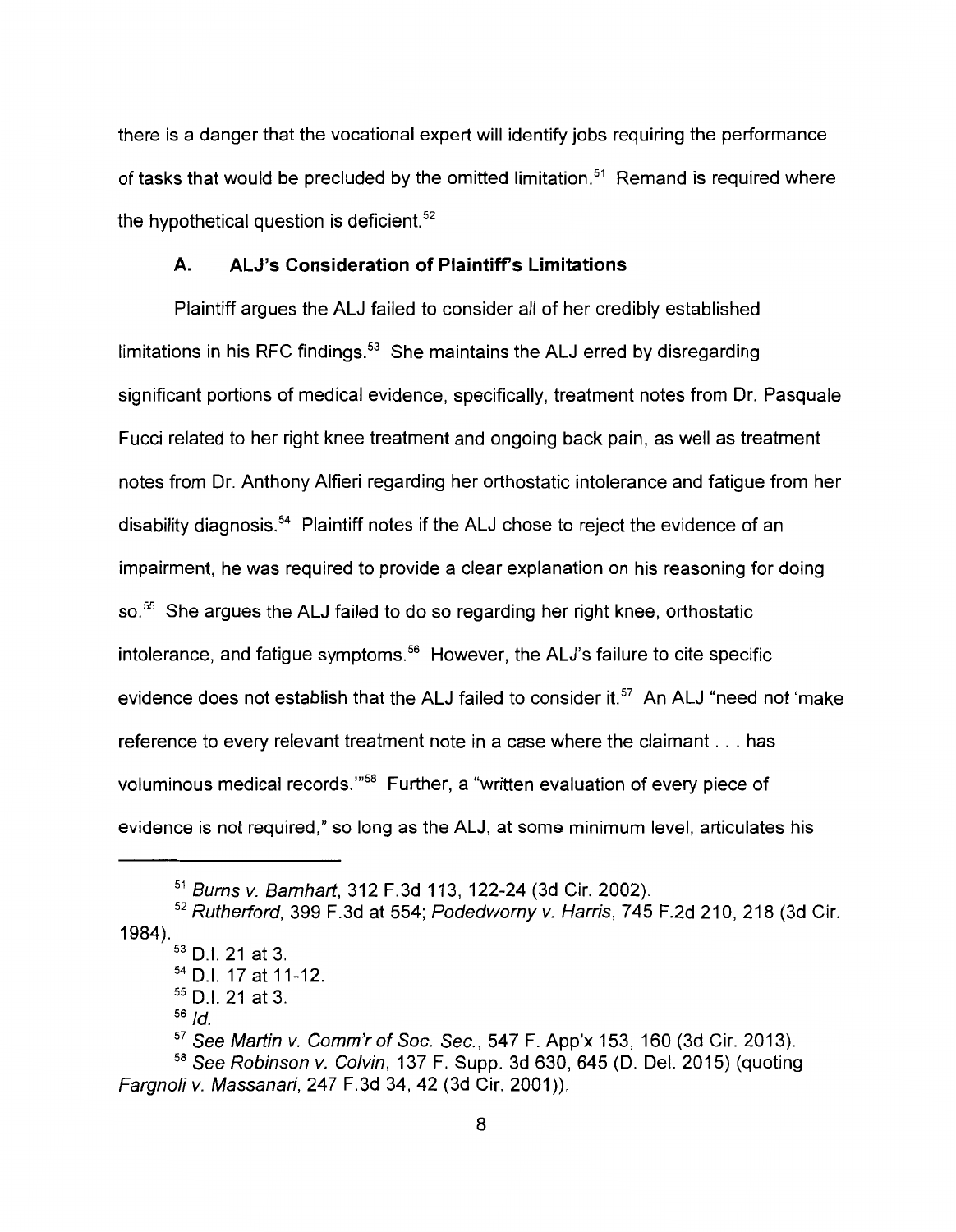analysis of particular evidence. <sup>59</sup>

As to plaintiff's right knee, although not discussed with specificity in his decision, the ALJ limited plaintiff to light work with additional postural and environmental limitations to accommodate symptoms such as pain, reduced range of motion, and decreased strength, along with the effect obesity had upon those symptoms.<sup>60</sup> The ALJ found these symptoms arise from plaintiff's lumbar degenerative disc disease and her left knee replacement.<sup> $61$ </sup> The ALJ discussed plaintiff's progress after her left knee replacement, specifying plaintiff used a cane at the beginning of her physical therapy, but later was able to walk without her cane and resume walking up and down stairs.<sup>62</sup> The ALJ also cited plaintiff's hearing testimony in which she testified she now uses a cane on a daily basis.<sup>63</sup> Plaintiff argues if the ALJ chose to reject the evidence of an impairment, he was required to provide a clear explanation on his reasoning for doing  $SO.<sup>64</sup>$ 

There is no indication the ALJ explicitly rejected evidence of plaintiff's right knee pain or ignored the treatment notes.<sup>65</sup> In fact, the ALJ referenced treatment notes

 $63$  *Id.* at 27.

<sup>59</sup> Phillips v. Barnhart, 91 F. App'x 775, 280 n.7 (3d Cir. 2004).

 $60$  Tr. at 27.

 $61$  *Id.* 

<sup>62</sup> Id. at 712, 718, 726, 757.

<sup>64</sup>D.I. 21 at 3.

<sup>&</sup>lt;sup>65</sup> Moreover, the emphasis regarding plaintiff's knees was consistently on the left. For example, at the hearing, her counsel's preliminary statement specified bilateral knee pain as an impairment, yet there was no reference to same during plaintiffs testimony, only to her left. Tr. at 68. When asked about the pain in her low back, plaintiff responded, "[y]es, low back and left leg" and stated it went "down to my knee." Id. at 74-75. She also testified that the pain in her lower back and radiating pain in her left leg interfere with her sleep. Id. at 81-82. When asked where pain was located after she had been sitting and needed to get up and move around to alleviate pain, she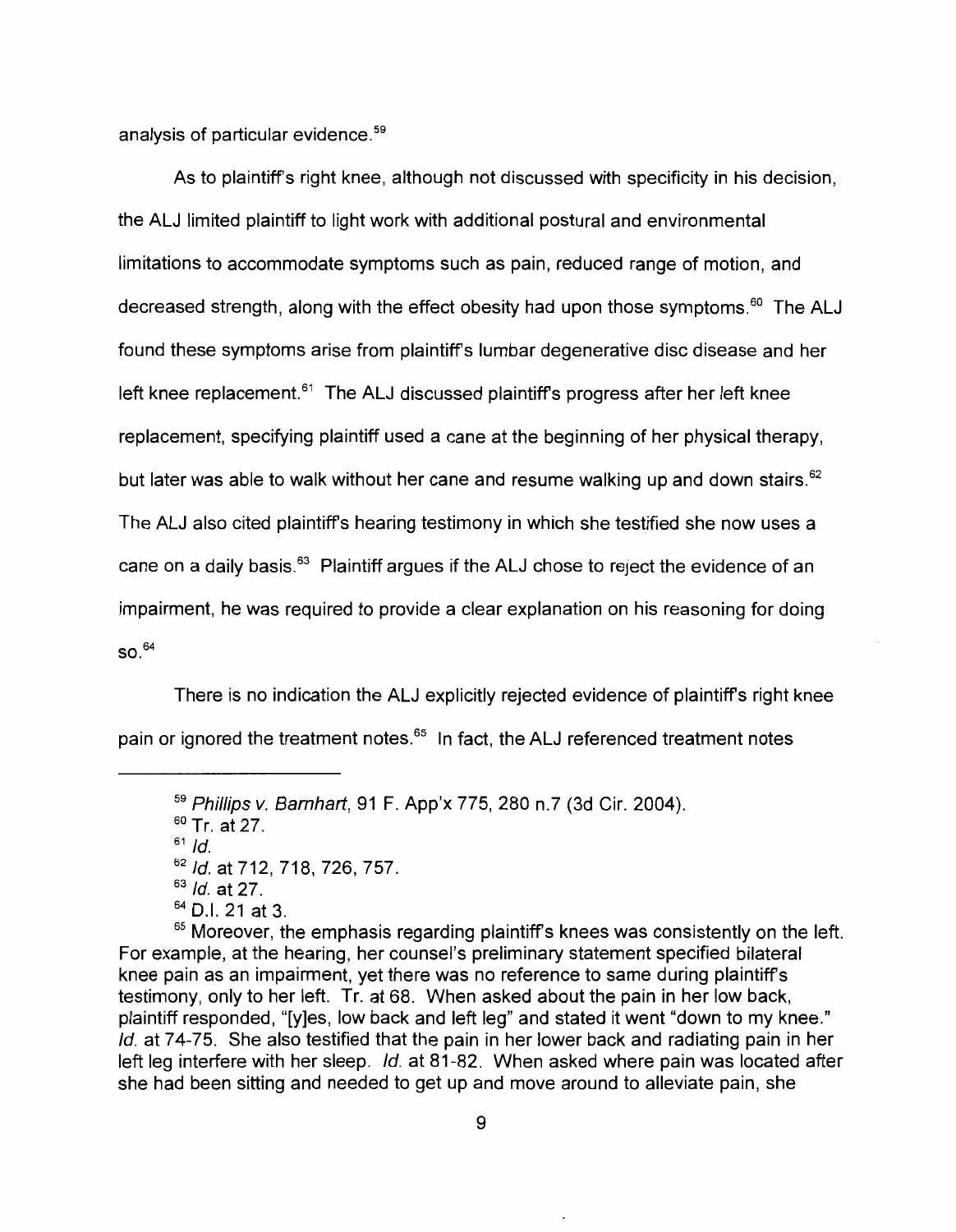which documented plaintiffs right knee pain and evidence of "bilateral knee OA," although the notes indicate plaintiff's left knee as the primary contributing factor.<sup>66</sup> The Third Circuit has not required the ALJ to discuss or refer to every piece of evidence on the record, so long as the reviewing court can discern the basis of the decision.<sup>67</sup> The court is able to discern that basis.

Next, plaintiff contends the ALJ erred by disregarding significant portions of Dr. Fucci's October 2014 treatment notes related to her lower back pain which recorded medications and trigger injections for pain relief.<sup>68</sup> The ALJ's decision specifically noted injections "in order to combat the back pain,"<sup>69</sup> and referenced her medical provider's October 2014 observation of a "reduced range of motion in the low back," with no swelling, tenderness or deformity.<sup>70</sup> He also noted that at the end of the adjudication period, plaintiff had a normal gait.<sup> $71$ </sup> Thus, the court finds the ALJ properly considered plaintiffs ongoing back pain.

Plaintiff argues the ALJ failed to address her history of orthostatic intolerance which she claims affects her ability to walk and stand for prolonged periods of time.<sup>72</sup>

Defendant notes plaintiff underwent the test for orthostatic intolerance more than three years prior to her amended alleged onset date, and has not shown she was

stated, "[i]n my lower back and left leg." Id. at 85. The court notes her disability claim listed "knee replacement" and did not refer to right knee as a basis for her claim. Id. at 105, 121, 289.

<sup>&</sup>lt;sup>66</sup> *Id.* at 26 (citing *id.* at 667-68).  $67$  See Robinson, 137 F. Supp. 3d at 645. <sup>68</sup>D.I. 17 at 11. <sup>69</sup> Tr. at 26.  $70$   $\overline{1}$ d.  $71$  Id. 72 D.I. 17 at 12.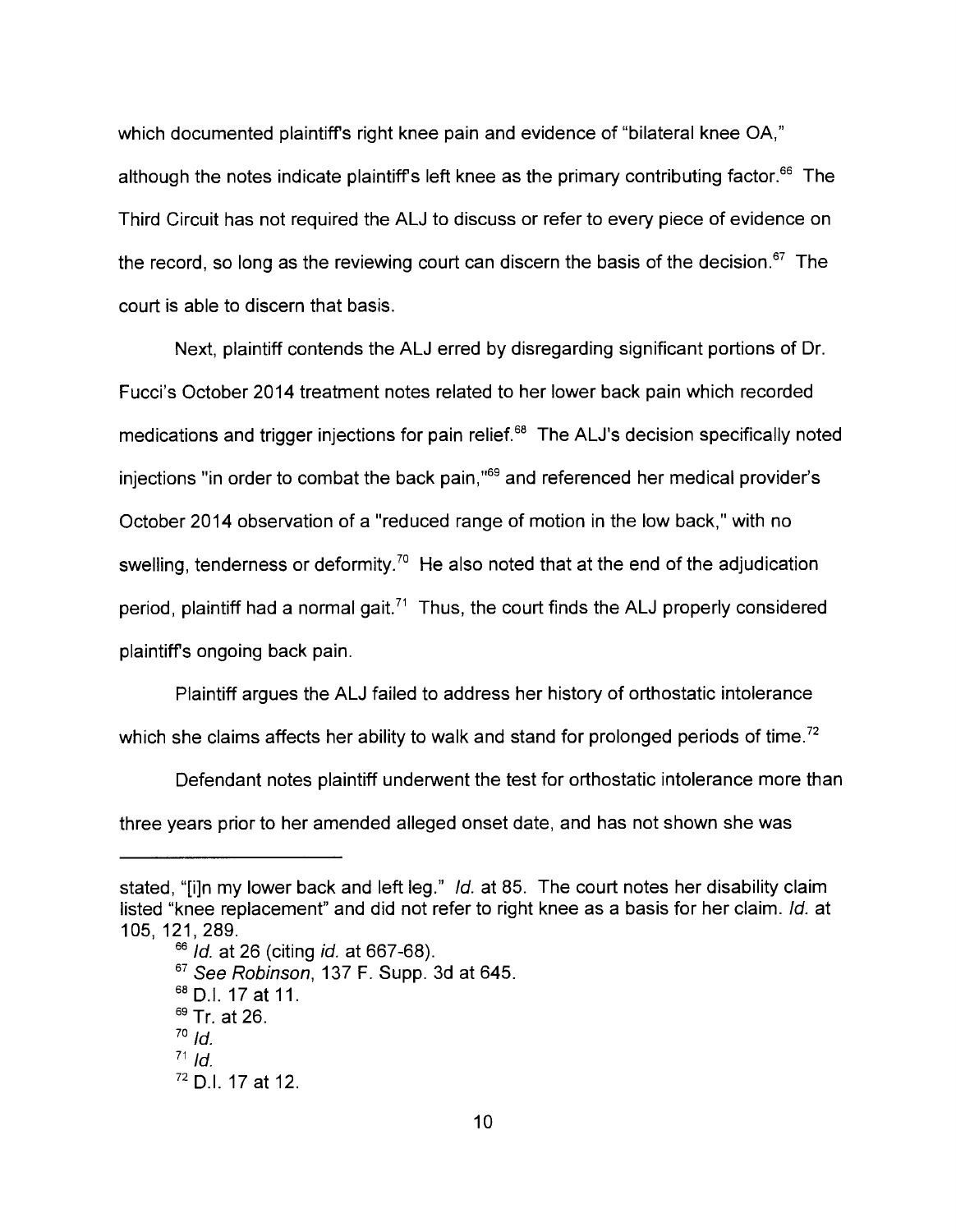treated for this condition during the relevant period, or that it led to any functional limitations during that period.<sup>73</sup> Defendant maintains "Dr. Alfieri reproduced the 2009 tilt test findings and recommendations in his later treatment notes and noted his diagnosis in her 'history[.]" but plaintiff does not show treatment or any functional limitations related to this condition during the period at issue.<sup>74</sup> Defendant further argues plaintiff's mere reference to her *diagnosis* is insufficient to set aside the ALJ's decision.<sup>75</sup> In response, plaintiff cites her treating physician's advice that she avoid sudden movements from 2012 to 2014.<sup>76</sup> She claims orthostatic intolerance "affected her ability to move suddenly and was not a mere diagnosis."<sup>77</sup> Although not specifically tied to her orthostatic intolerance, the ALJ's RFC accommodates such a limitation in finding plaintiff could "perform simple, unskilled tasks, not at a fast pace or with strict production requirements."<sup>78</sup>

Plaintiff further argues the ALJ did not address her fatigue from her obesity diagnosis.<sup>79</sup> The ALJ did address this limitation when he found "obesity may have an adverse impact upon co-existing impairments. These considerations have been taken into account in reaching the conclusions herein." $80$  He limited plaintiff to light work with

 $76$  D.I. 21 at 5 (citing D.I. 17 at 12).

 $77$  *Id.* at 5.

 $78$  Tr. at 24-25 (emphasis added).

 $79$  D.I. 17 at 12.

 $73$  D.I. 19 at 14-15 (citing Tr. at 498-500, 501, 548, 554, 559, 566).

 $74$  Id. (emphasis added) (citing Tr. 502, 547, 553, 558, 565).

 $75$  Id. at 15 (citing Jones v. Sullivan, 954 F.2d 125, 128 (3d Cir. 1991) (mere diagnosis is insufficient to show that a condition results in functional limitations); Phillips, 91 F. App'x at 780 ("A diagnosis of an impairment, by itself, does not establish entitlement to benefits ... a claimant must show that the impairment resulted in disabling limitations")).

 $80$  Tr. at 26.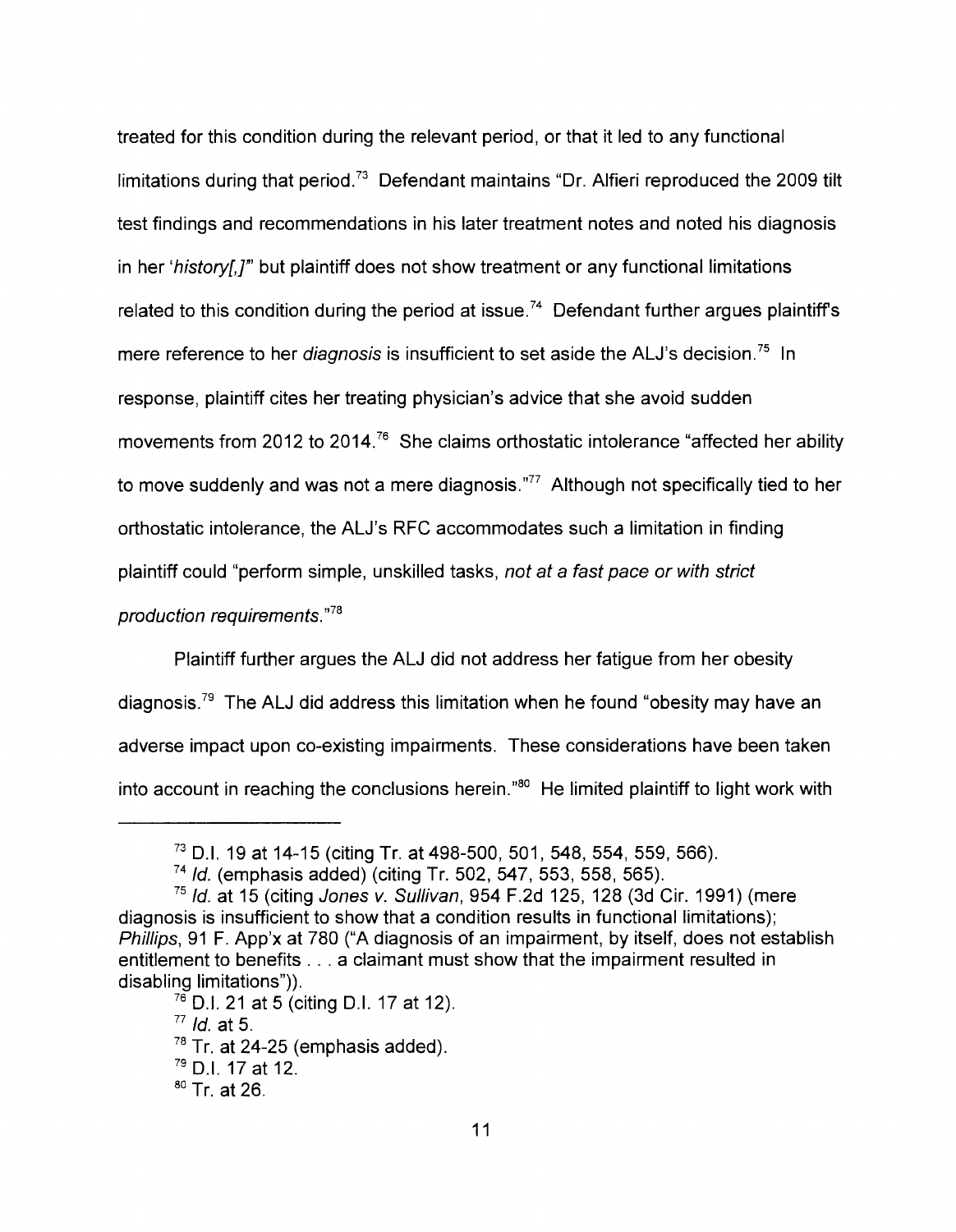further restrictions to accommodate symptoms arising from some of her impairments, including "the effect obesity may have upon these symptoms." $81$  Further, the ALJ cited Dr. Alfieri's treatment notes which addressed plaintiff's obesity.<sup>82</sup> Two of Dr. Alfieri's notes describe "[a]ssociated symptoms characterized by fatigue and weight gain."<sup>83</sup> Thus, the court finds the ALJ considered the combined effects of obesity, including fatigue, on plaintiff's impairments and the symptoms.

Plaintiff next contends the ALJ was required to consider the combined effects of her impairments and treatment on her ability to perform daily work.<sup>84</sup> She specifically faults the ALJ's failure to address her ability to sustain regular and continuing work activity given her numerous medical and physical therapy appointments, and relies on the VE's opinion that two absences per month due to health issues would not permit employment.<sup>85</sup>

Plaintiff cites the Third Circuit's Kangas v. Bowen opinion which remanded for further proceedings where "the ALJ and the Secretary failed to evaluate the effect of [the claimant's] frequent hospitalizations on his ability to perform any work on a regular, continuing or sustained basis, a critical factor."<sup>86</sup> Plaintiff also relies on this court's recent decision in Todd v. Berryhill.<sup>87</sup> There, the court determined the ALJ's finding of

 $81$  *Id.* at 27.

<sup>82</sup> Id. at 26 (citing id. at 486, 538, 559).

 $83$  Id. at 486, 538 (emphasis added).

<sup>84</sup> D.I. 17 at 13 (citing 20 C.F.R. §§ 404.1522 (requiring consideration of the combined effects of all concurrent impairments); Todd *v.* Berryhill, No. 1: 18-cv-00415- RGA, 2019 WL 1995494 (D. Del. May 6, 2019) (remanding due to failure to consider the inability to sustain work)) .

 $85$  *Id.* (citing Tr. at 102).

<sup>86</sup> D.I. 21 at 6 (citing Kangas v. Bowen, 823 F.2d 775, 778 (3d Cir. 1987)).

<sup>&</sup>lt;sup>87</sup> Id. (citing Todd, 2019 WL 1995494).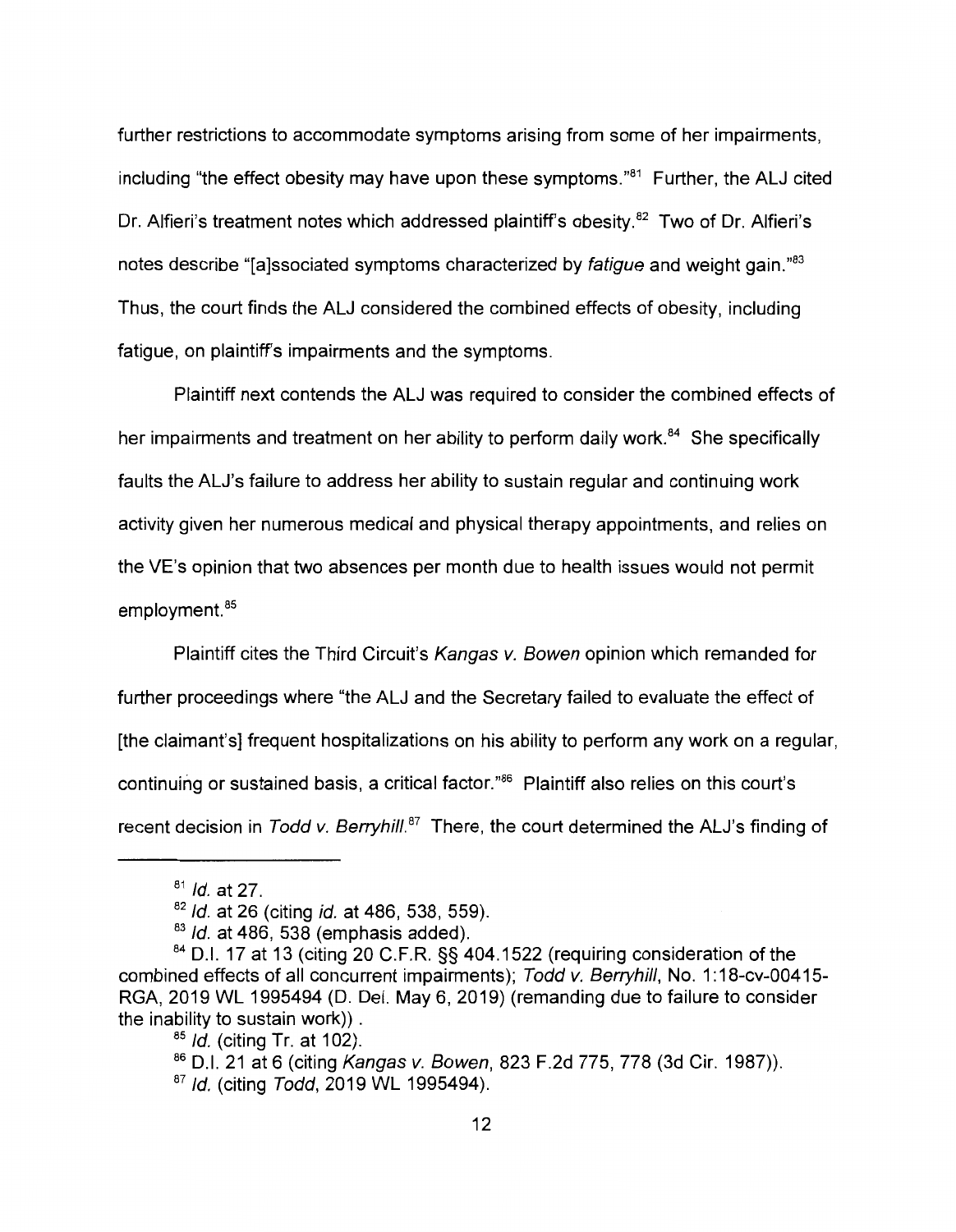no disability was legally insufficient due to the failure to address evidence of the plaintiff's disability-related absences, or the vocational expert's testimony on the impact of the absences.<sup>88</sup>

Here, plaintiff argues the record documents her history of numerous medical appointments, physical therapy sessions, and surgery. $89$  The court finds the ALJ did not address the "critical factor" of the impact that potential continued appointments and treatment could have on plaintiff's ability to sustain employment, or the VE's testimony regarding that ability. Because this failure "'renders meaningful judicial review of his determination [of no disability] impossible[,]"<sup>90</sup> the court recommends the matter be remanded for consideration of plaintiff's ability to sustain regular and continuing work activity. <sup>91</sup>

Lastly, plaintiff argues a residual functional capacity for light work is not based

<sup>88</sup> Todd, 2019 WL 1995494, at \*2 (citing Kangas, 712 F.2d at 778; Ashe v. Berryhill, C.A. No. 16-956 **(MN),** 2019 WL 1430243, at \*11 (D. Del. Mar. 29, 2019) (finding the ALJ's failure to consider evidence of work-preclusive absenteeism "render[ed] meaningful judicial review of his determination impossible" and remanding for additional proceedings on the issue)).

<sup>&</sup>lt;sup>89</sup> D.I. 17 at 13.

 $90$  Ashe, 2019 WL 1430243, at \*11(quoting Lawrence v. Astrue, No. 08-265J, 2010 WL 545880, at \*4 (W.D. Pa. Feb. 16, 2010)).

<sup>&</sup>lt;sup>91</sup> Defendant contends "medical appointments are not an 'appropriate consideration for assessing [a claimant's] [RFC] because that determination considers only the functional limitations and restrictions resulting from medically determinable impairments." D.I. 19 at 16 (citing Cherkaoui v. Comm'r of Soc. Sec., 678 F. App'x 902, 904 (11th Cir. 2017)). Defendant argues the number of a claimant's medical appointments is not a functional limitation caused by an impairment. Id. Despite the Eleventh Circuit's comment on this issue, this court has made clear that "in addition to physical and mental limitations, the ALJ must consider the frequency of a claimant's impairment-related hospitalizations and medical appointments when determining whether the claimant is disabled." Todd, 2019 WL 1995494, at \*2 (emphasis added) (citing Kangas, 823 F.2d at 778). Here, the ALJ failed to do so.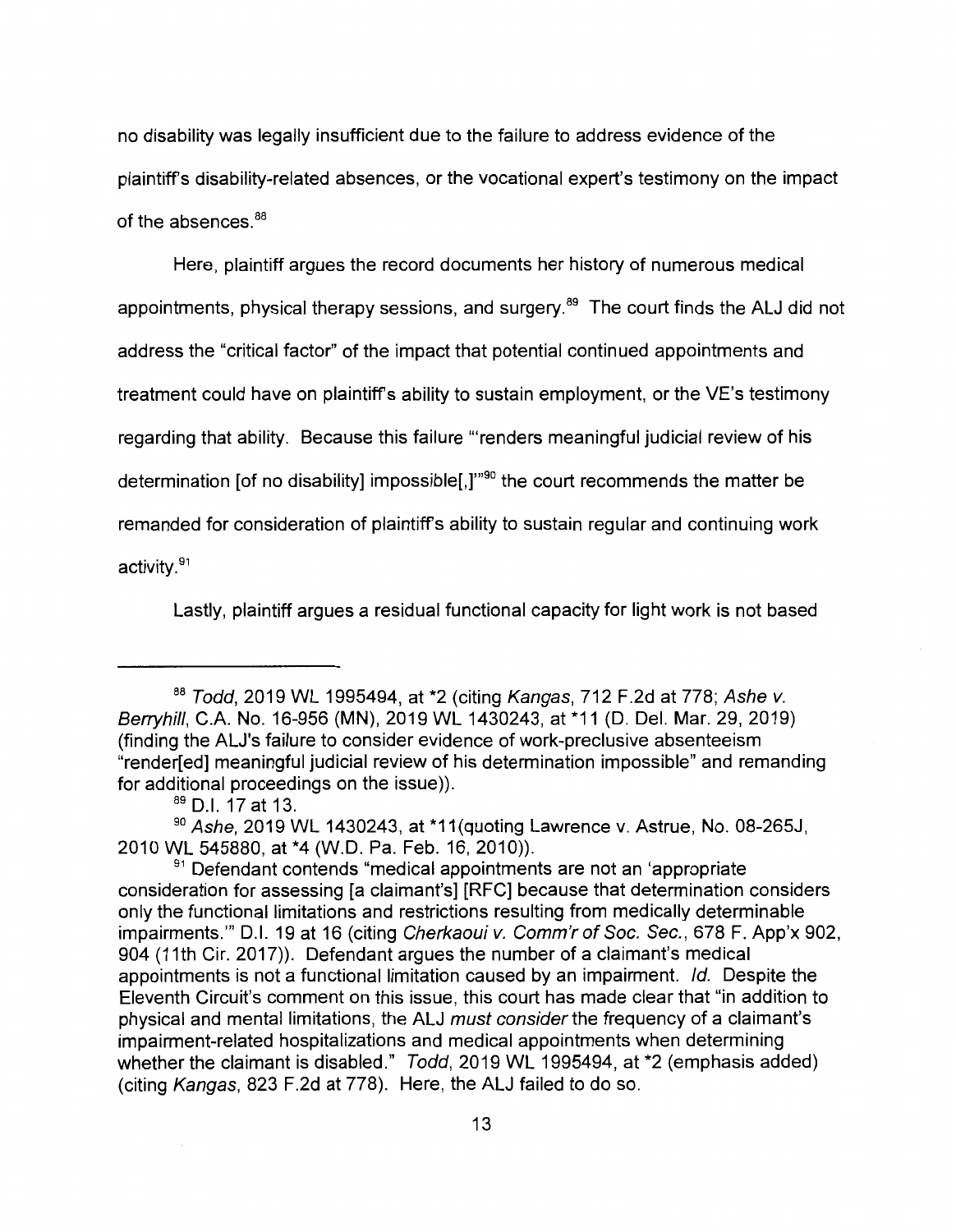upon substantial record evidence,<sup>92</sup> in particular, her ability to stand or walk six hours of an eight hour workday. <sup>93</sup> She contends the ALJ's finding of residual functional capacity must "be accompanied by a clear and satisfactory explanation of the basis on which it rests."<sup>94</sup> Plaintiff asserts substantial record supports she is limited to "less than full range sedentary work or sedentary work at best," and that the ALJ failed to explain why he "discounted numerous medical records and findings."<sup>95</sup>

Defendant argues the ALJ fully articulated his rationale and cites his discussion of the state agency physicians' findings.  $96$  The ALJ assigned "significant weight" to the opinions of DDS medical consultants Drs. Campo and Cobbs.<sup>97</sup> He notes Dr. Campo opined the "claimant could stand and/or walk about 6 hours in an 8-hour workday and sit for a total of about 6 hours in an 8-hour workday.<sup>"98</sup> Dr. Cobbs affirmed the limitations set forth by  $Dr.$  Campo.<sup>99</sup> The ALJ explained he gave great weight to these opinions because they were "consistent with the examinations of the claimant."<sup>100</sup> Based on the ALJ's assessment of the pertinent evidence, the court finds his RFC determination was accompanied by a "clear and satisfactory explanation of the basis on which it rests."<sup>101</sup>

<sup>92</sup> D.I. 17 at 13.  $93$   $Id.$ <sup>94</sup> Cotter, 642 F.2d at 704. <sup>95</sup> D.I. 17 at 14.  $96$  D.I. 19 at 17. <sup>97</sup> Tr. at 27. 98 Id. (citing [C]1A/9, [Tr. at 113]).  $99$  *Id.* at 28.  $100$  Id. 101 Cotter, 642 F2d. at 704.